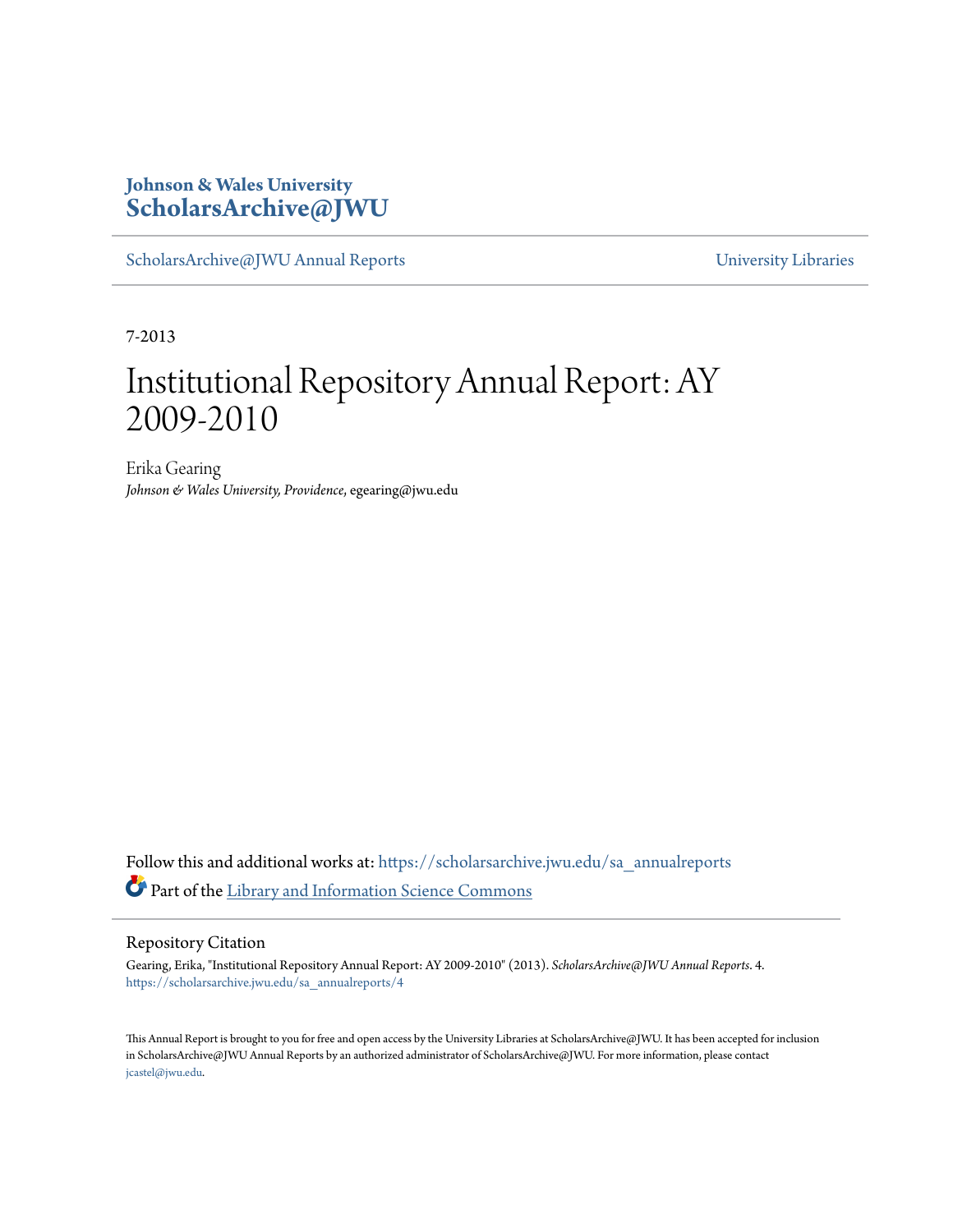

ScholarsArchive@JWU

# **Annual Report AY 2009-2010 Year 4**

**Prepared by:**

**Erika Gearing, Reference Services Librarian & ScholarsArchive@JWU Administrator**

**April 2013**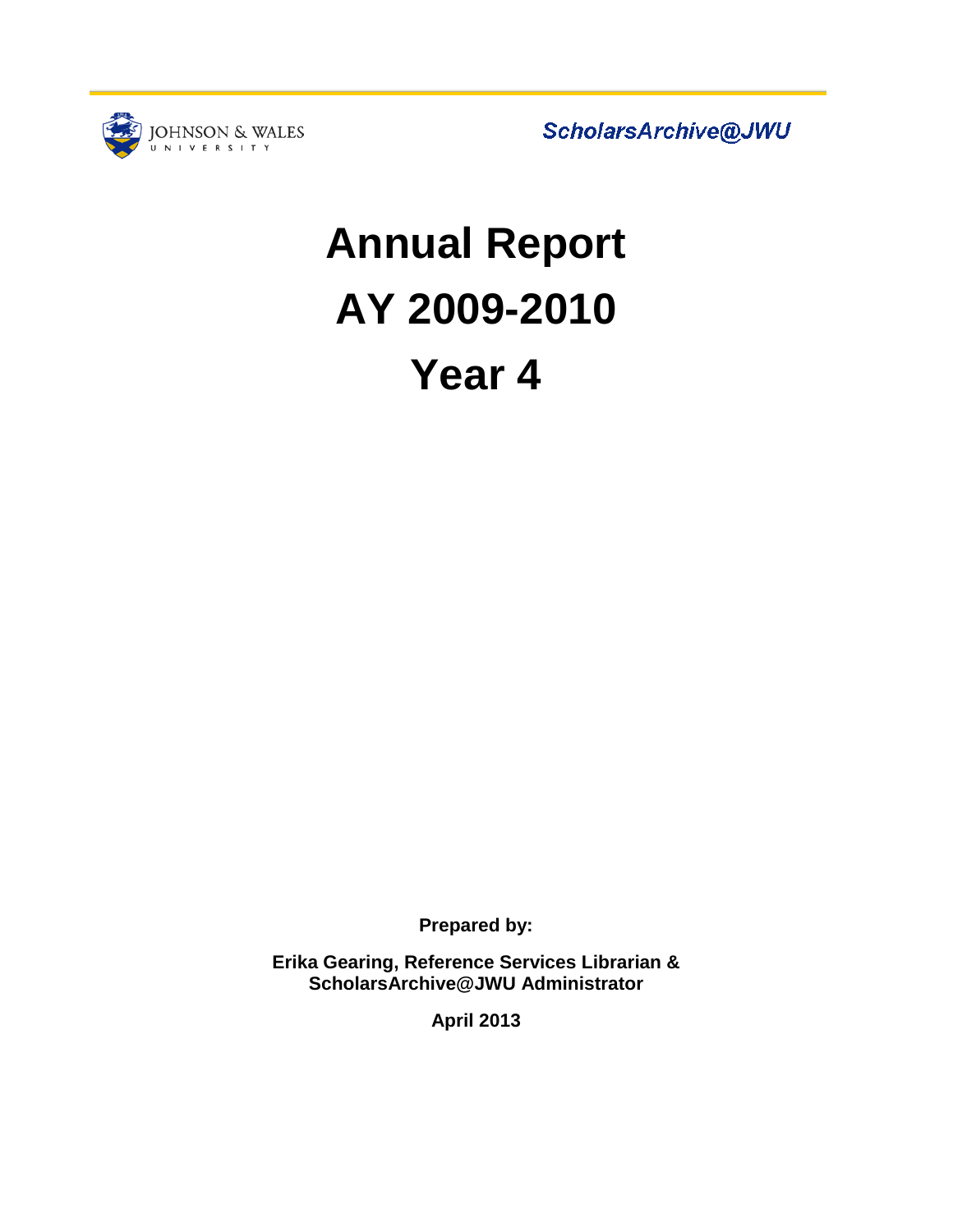#### **Overview**

The *ScholarsArchive@JWU* is a digital showcase that provides open access to journal articles, working papers, dissertations and theses, and other creative works published by the Johnson & Wales University faculty, staff, colleges, departments, and students.

The ScholarsArchive@JWU is a unique library service that provides an open access platform for faculty, staff, and students to share their knowledge and contributions with the global community. The ScholarsArchive@JWU is also an invaluable promotional and marketing tool for contributors and the university. Prospective students, faculty, and staff can easily access examples of high quality scholarship, publications, events, and creative works.

The ScholarsArchive@JWU is also a sought after repository for restaurant and travel menu collection donations.

#### **This report covers activity from: July 2009 – June 2010**

#### **Activity Summary**

The primary focus this year was to add more content, specifically the National Restaurant Association menu collection stored at the Providence Harborside Campus library. This would prove to be a pivotal collection, not only for marketing and outreach purposes, but it would raise our visibility in the arena of historical digital collections -- specifically restaurant menus. Outreach efforts overall were greatly increased. As a result, the first collection of undergraduate honors work was collected. Library newsletters and staff publications increased significantly as well.

#### New Content

- 355 restaurant menus from the National Restaurant Association collection
- 26 EDTs
- 8 Library Newsletters (Providence)
- 7 undergraduate honors works from the First Annual Academic Symposium of Undergraduate **Scholarship**
- 2 Library staff publications (Providence)
- 1 Administrative staff publication (Providence)

#### New Partnerships

• Dr. Michael Fein, Honors Program and Academic Symposium of Undergraduate Scholarship Coordinator, School of Arts & Sciences

#### **Outreach**

- Presentation to the College of Business Department Chairs (April 7, 2010)
- Presentation to the Marketing Department (April 21, 2010)

#### **MEASURES OF USE\***

Submissions: 397 items

Downloads : 47,811 (as of 3/26/2013)

Top 20 Items (as of 3/26/2013)

- 1. [JWU APA Basics Handbook 2009-2010: A Style Manual for Students of the Alan Shawn Feinstein](http://scholarsarchive.jwu.edu/grad_adm/2)  [Graduate School](http://scholarsarchive.jwu.edu/grad_adm/2)
- 2. [Dockside's Grand Slam Menu](http://scholarsarchive.jwu.edu/menu_collection/29)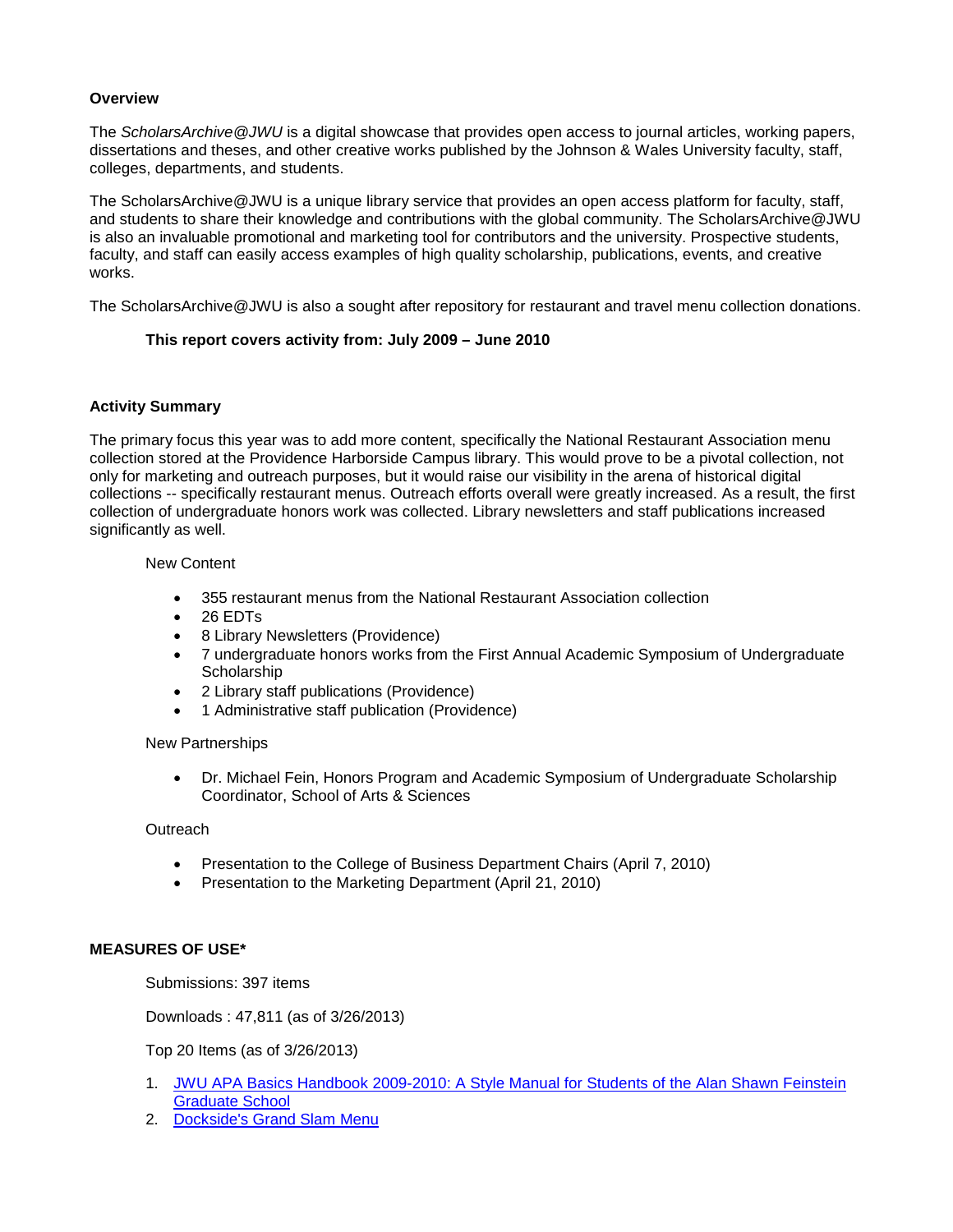- 3. [Allie's American Grille](http://scholarsarchive.jwu.edu/menu_collection/48)<br>4. 20 Railroad Street
- [20 Railroad Street](http://scholarsarchive.jwu.edu/menu_collection/66)
- 5. [Carlos O'Briens: Just Another Bar and Grill](http://scholarsarchive.jwu.edu/menu_collection/63)
- 6. [Hot Shoppes Kiddies' Menu](http://scholarsarchive.jwu.edu/menu_collection/59)
- 7. [Sarasota Brewing Co. Bar & Grill](http://scholarsarchive.jwu.edu/menu_collection/59)
- 8. [The Original St. Louis Bread Company Bakery & Café](http://scholarsarchive.jwu.edu/menu_collection/51)<br>9. Depot An Urban Grill Room & Bar
- Depot [An Urban Grill Room & Bar](http://scholarsarchive.jwu.edu/menu_collection/30)
- 10. [Goldie's Patio Grill, Est. 1962](http://scholarsarchive.jwu.edu/menu_collection/24)
- 11. The [London Bar and Grill / The Benson on Broadway](http://scholarsarchive.jwu.edu/menu_collection/64)
- 12. [Krazy Bird Bar & Grill](http://scholarsarchive.jwu.edu/menu_collection/12)
- 13. [Flanigan's Seafood Bar and Grill](http://scholarsarchive.jwu.edu/menu_collection/28)
- 14. [Granville's Steak House](http://scholarsarchive.jwu.edu/menu_collection/22)
- 15. Hotel Brunswick [Snacks 'n Sweets](http://scholarsarchive.jwu.edu/menu_collection/58)
- 16. [Jasper's Drink and Snacks Menu](http://scholarsarchive.jwu.edu/menu_collection/17)
- 17. [Henrici's 90th Anniversary Souvenier Booklet \(1868-1958\)](http://scholarsarchive.jwu.edu/menu_collection/61)
- 18. [Iggy's Sports Grill](http://scholarsarchive.jwu.edu/menu_collection/18)
- 19. [Kickers](http://scholarsarchive.jwu.edu/menu_collection/13)
- 20. [Frederick's Pastries](http://scholarsarchive.jwu.edu/menu_collection/67)

\* Reports from AY 2006-2007 through AY 2011-2012 were completed retrospectively during March & April 2013, therefore, download data reflects totals as of March 26, 2013.

#### **Google Analytics™ Data**

The ability to collect Google Analytics data now, helps to provide crucial statistics to use in marketing and outreach initiatives. Highlighted below is the number of visitors and returning visitors. There is a direct correlation to the increase in content to the increase in traffic.

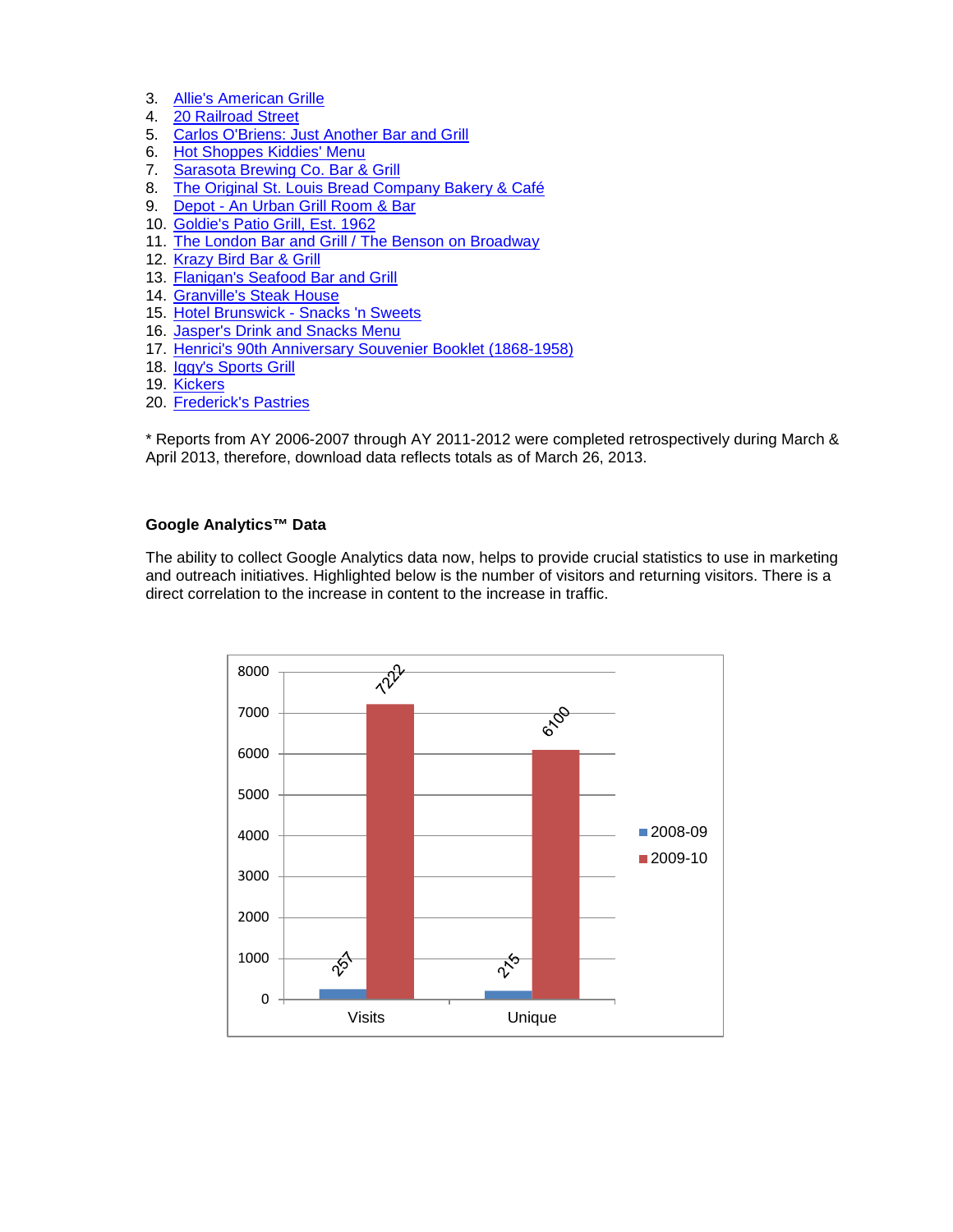

#### **Staffing & Work Flow**

Staff consists of one full time reference librarian. There is no set percentage of time or formal schedule for work related to the IR. For digitization, work increases during the spring and summer months, while outreach and marketing efforts are the mostly achieved during the academic year.

#### **Equipment**

Equipment and software is unchanged from previous academic year.

- EPSON GT-20000 Scanner
- Adobe Pro 9 software
- Mobile scanning workstation with PC Desktop running Windows XP
- Office computer workstation running Windows XP
- PaperPort scanning management software

#### **Professional Development & Training**

- New HELIN Digital Collections Affinity Group formed, June 2010 (Chair)
- Northeast Document Conservation Center (NEDCC) **"**The Tectonics of Digital Curation: A Symposium on the Shifting Preservation and Access Landscape." Boston, May 25 & 26, 2010.

#### **Successes**

The first research request regarding the National Restaurant Association menu collection was submitted by a history professor from the University of Southern Mississippi. He was looking for children's menus and references to children in adult menus to see how children's dining evolved in the 1930s, 1940s, and 1950s.